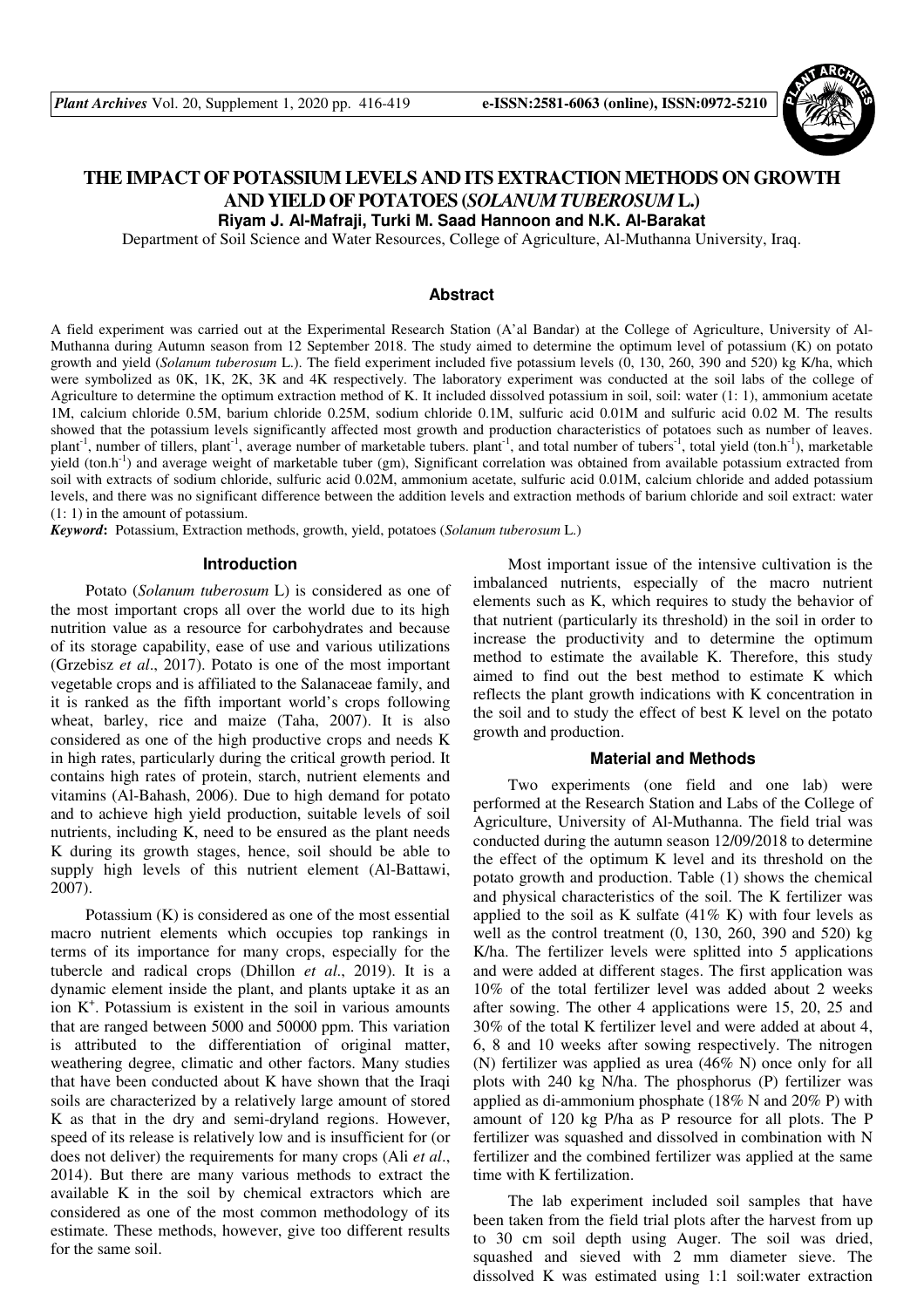(Richards 1954), whereas the available K was estimated using various methods such as ammonium acetates (1M NH4OAC) according to Page *et al*. (1982), potassium chloride  $(0.5M H<sub>2</sub>O<sub>2</sub>CaCl<sub>2</sub>)$  according to Sparks and Martin (1983), Barium Chloride (0.25M BaCl<sub>2</sub>), Sodium Chloride (0.1M NaCl), light Sulfuric acid  $(0.1M H<sub>2</sub>SO<sub>4</sub>)$  and light Sulfuric acid  $(0.2M H<sub>2</sub>SO<sub>4</sub>)$ .

**Table 1 :** Physical and chemical properties of the soil before planting.

| <b>Properties</b>           | <b>Values</b> | <b>Units</b>     |  |
|-----------------------------|---------------|------------------|--|
| PН                          | 7.6           |                  |  |
| EC 1:1                      | 6.1           | $dS.m^{-1}$      |  |
| <b>OM</b>                   | 1.2           | $g.kg^-$         |  |
| Lime                        | 9.5           | $\%$             |  |
| Available nitrogen          | 31.5          | $Mg.kg^{-1}soil$ |  |
| <b>Available phosphorus</b> | 8.0           |                  |  |
| Available potassium         | 136           |                  |  |
| <b>Soil separations</b>     |               |                  |  |
| Sand                        | 722           | $g.kg^{-1}soil$  |  |
| <b>Silty</b>                | 112           |                  |  |
| <b>Clay</b>                 | 166           |                  |  |
| <b>Texture</b>              | Sandy Loam    |                  |  |

Plant height was measured from the first node, where its connection to the soil, to the stem terminal of the plant, the number of tillers and the number of leaves were also counted for 5 randomly selected plants. After their maturity, the potato tubers were cleaned from the soil and were weighed the tubers yield for each plot. The marketable tubers yield (weighed 25 g and over) was separated from the nonmarketable yield (weighed 25 g and below), which is tainted and/or distorted (Rebertson and Pascal, 1977). Five plants from each plot have been harvested to estimate the yield per plot, the yield per plant and the average yield per hectare, and the final yield was estimated as tons per hectare excluding the tubers weighed 25 g each and below.

## **Results and Discussion**

## **Effect of potassium fertilizer levels on the number of leaves, tillers and plant height**

As shown in Table (2), the results indicated that K levels have significantly affected the number of plant leaves where treatment of 3K produced the largest number of leaves about 46.78 leaves/plant followed by 2K about 32.90 leaves/plant. The other treatments of 0K, 1K and 4K did not differ significantly from each other.

From Table (2), there are significant differences in the number of tillers, where treatment of 3K had a significantly greater number of tillers (about 5.18 tillers/plant) than 1K and 2K, which had 4.10 and 3.40 tillers/plant respectively, but it did not differ significantly from 0K and 4K. This may be attributed to the direct effect of potassium on the major nutrients, especially nitrogen and phosphorus, which then positively reflected on vegetative growth represented by the number of leaves and the number of tillers of the potato plants Kumar et al (2007).

The levels of potassium fertilizer did not affect this characteristic statistically, and this is consistent with Al-Jumaili and Al-Jumaili (2012) and Kumar et al (2007). The treatment 0K had the highest rate about 36.3 cm, whereas the treatment 1K had the shortest plants about 32.1 cm.

| <b>Treatment</b> | Number of                   | Number of                   | <b>Plant</b> |  |
|------------------|-----------------------------|-----------------------------|--------------|--|
|                  | leaves. Plant <sup>-1</sup> | tillers Plant <sup>-1</sup> | length (cm)  |  |
| K0               | 39.35                       | 4.408                       | 36.3         |  |
| K1               | 39.05                       | 4.100                       | 32.1         |  |
| K2               | 32.90                       | 3.400                       | 35.0         |  |
| <b>K3</b>        | 46.78                       | 5.175                       | 35.9         |  |
| К4               | 40.89                       | 4.138                       | 32.9         |  |
| $L.S.D._{0.05}$  | 8.17                        | 1.046                       | n.s.         |  |

# **Effect of potassium fertilizer levels on the invalid yield, suitable for marketing, and the total yield**

The results of the statistical analysis in Table (3) showed that there were significant differences in the total yield, where the treatment 3K was significantly superior than all other treatments, about 33.55 t/ha. In contrast, there were no significant differences between the levels 0K, 1K, 2K and 4K, which reached (20.18, 26.87, 26.26 and 26.74) t/ha respectively. It was stated that the addition of potassium might lead to encouraging the growth of tubers through increasing the efficiency of the leaves in terms of photosynthesis process, the increase of the transfer of the produced materials to the tubers and to the role that potassium plays in the movement of Carbohydrates from their formation sites to their storage sites (Havlin *et al*., 2005). The tubers that come from the contribution of potassium may return to the fact that the nitrogen prepared for the plants may be consumed well in the field of increasing vegetative growth and production when the amount of potassium added is appropriate (Mengel and Kirkby, 1982).

On the other hand, the K fertilizer levels, as shown in Table (3), did not significantly affect the quantity of nonmarketable yield, where treatment 3K was superior by giving the highest amount of non-marketable yield up to 2.3 t/ha, whereas treatment of 1K had the lowest amount of nonmarketable yield about 1.1 t/ha.

The results also showed that there were significant differences in the quantity of the marketable yield, where treatment of 3K was significantly superior compared with the control treatment about 31.256 t/ha. In contrast, the control treatment produced only about 18.739 t/ha. There were no significant differences between treatments 3K, 1K, 2K, and 4K. The dryland areas suffer from shortage or limitation of N nutrient since K might has contributed to the release of the ammonium that could be necessary for the crop plants, which may be reflected positively on the yield (Standford and Pierre, 1947).

**Table 3 :** Effect of potassium fertilizer levels on the invalid yield, suitable for marketing, and the total yield

| <b>Treatment</b> |       |                                                                 | total yield non-marketable The marketable |
|------------------|-------|-----------------------------------------------------------------|-------------------------------------------|
|                  |       | (tons. $h^{-1}$ ) yield (ton. $h^{-1}$ ) yield (ton. $h^{-1}$ ) |                                           |
| K0               | 20.18 | 1.4                                                             | 18.739                                    |
| K1               | 26.87 | 1.1                                                             | 25.789                                    |
| K <sub>2</sub>   | 26.26 | 1.6                                                             | 24.627                                    |
| K3               | 33.55 | 2.3                                                             | 31.256                                    |
| K4               | 26.74 | 1.8                                                             | 24.915                                    |
| $L.S.D._{0.05}$  | 6.95  | n.s.                                                            | 6.301                                     |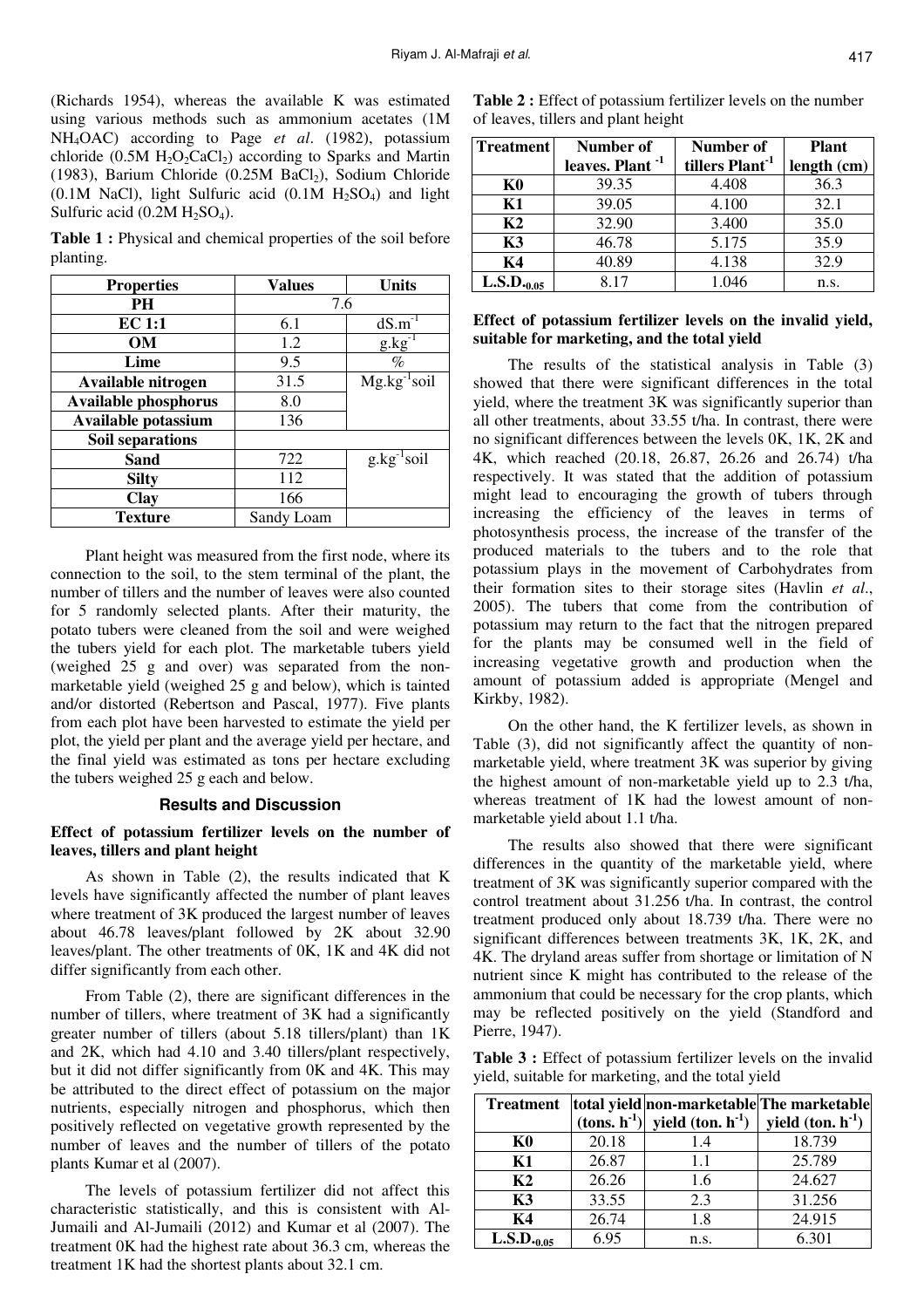The effect of potassium fertilization levels on the average weight of marketable and non-marketable tuber. It is noted from the results in Table (4) that the K levels did not significantly affect the average weight of the non- marketable tuber, where treatment 4K gave the highest rate about 10.7 g, whereas treatment 1K gave the lowest rate 7.7 g.

The results also showed that there were significant differences in the average weight of the marketable tuber. The treatment of 2K reached up to approximately 99.37 g and was significantly superior to 0K, 1K and 3K which had 72.45, 81.28 and 80.59 g, respectively. There were significant differences between treatment 2K and 4K may be due to the role of potassium in the various vital activities in the plant through increasing the amount of materials resulting from the photosynthesis process in addition to increasing the efficiency of the process of transferring and storing the materials produced to the places stored in the tubers (Al-Alousi, 2013).

**Table 4 :** The effect of potassium fertilization levels on the average weight of marketable and non-marketable tuber

| <b>Treatment</b> | average weight of<br>the non-marketable<br>tube (g) | average weight of the<br>marketable tuber $(g)$ |
|------------------|-----------------------------------------------------|-------------------------------------------------|
| K0               | 8.9                                                 | 72.45                                           |
| <b>K1</b>        | 7.7                                                 | 81.28                                           |
| K <sub>2</sub>   | 9.8                                                 | 99.37                                           |
| K3               | 8.6                                                 | 80.59                                           |
| K4               | 10.7                                                | 86.09                                           |
| $L.S.D._{0.05}$  | n.s.                                                | 15.04                                           |

**Table 5 :** Potassium extraction methods

# **Lab Experiment**

# **Potassium Extraction Methods**

The results of the statistical analysis through Table (5) showed that there is a significant increase in the values of available potassium extracted from the soil with chemical extracts which are sodium chloride and sulfuric acid (0.02 M), ammonium acetate and sulfuric acid (0.01M) and calcium chloride with increased levels of added potassium fertilizer While extracts that did not give significant differences by increasing the levels of potassium are barium chloride and 1:1 extract, this is consistent with Asaad and Abd al-Rasoul (2017) and Abd al-Rasul (2007) except for treatment 4K. It appears that the superiority of barium chloride extract over all extracts by giving the highest amount available Potassium followed by sodium chloride, sulfuric acid extract (0.02M), ammonium acetate, sulfuric acid (0.01m) and calcium chloride. The 1:1 extract is ranked as last in terms of extractive capacity.

Perhaps the reason for the difference in the ability of the chemical extracts used to extract available potassium from the soil is that each chemical possesses properties that distinguish it from another chemical, as the substitution of positive potassium ions occurs with the positive ions of the used chemicals  $(Ba^{+2}$ , Na<sup>+1</sup> and H<sup>+1</sup>, NH4<sup>+1</sup> and Ca<sup>+2</sup>) as Ali et al. (2014) mentioned, the adsorption or release of the positive ion depends on the positive ion charge, which is directly proportional to the adsorption strength except for the hydrogen ion due to its very small size and high charge density, as well as the size of the coating Water, in other words, the largest ion in diameter has an aqueous shell Smaller and thus increases its adsorption strength in the colloidal body.

| <b>Treatment</b>      | BaCl <sub>2</sub> | $\rm NaCl_2$ | $_{0.02M}^{\text{H}_2\text{SO}_4}$ | NH <sub>4</sub> OAC | $_{0.01M}^{\text{H}_2\text{SO}_4}$ | CaCl <sub>2</sub> | $\Xi$ |
|-----------------------|-------------------|--------------|------------------------------------|---------------------|------------------------------------|-------------------|-------|
| K <sub>0</sub>        | 3.1               | 1.0211       | 0.7347                             | 0.5863              | 0.5838                             | 0.3414            | 0.06  |
| K1                    | 3.3               | 1.1714       | 0.8465                             | 0.7270              | 0.7129                             | 0.3689            | 0.08  |
| K2                    | 3.5               | 1.3728       | 0.9904                             | 0.8593              | 0.8632                             | 0.4220            | 0.11  |
| K <sub>3</sub>        | 4.1               | 1.8018       | 1.3983                             | 1.2129              | 1.2078                             | 0.5153            | 0.19  |
| K4                    | 3.7               | 1.5077       | 1.2244                             | 1.0205              | 1.0467                             | 0.4648            | 0.16  |
| L.S.D <sub>0.05</sub> | N.S.              | 0.4834       | 0.4377                             | 0.3987              | 0.3933                             | 0.1133            | n. s  |

Methods of analysis of potassium and the amount of potassium absorbed by the plant

The results of the statistical analysis showed in Table (6) that the best method that responded with the amount of potassium absorbed by the plant is a 1: 1 method that did not give significant differences between them as it averaged 195 kg K.  $H^{-1}$ , while the method NH<sub>4</sub>OAC and H<sub>2</sub>SO<sub>4</sub> excelled 0.02M and  $H_2SO_4$  0.01

In addition,  $NaCl<sub>2</sub>$ ,  $BaCl<sub>2</sub>$  and  $CaCl<sub>2</sub>$  were significant with the amount of potassium absorbed by the plant as it reached (1407, 1658, 1415, 2183, 5599 and 671) kg. K e-1 Consecutively, perhaps the reason is that the irrigation water dissolves the soluble potassium and reaches the soil solution and is absorbed by the plant while the methods Other chemicals prepare photos that are not ready for absorption by the plant.